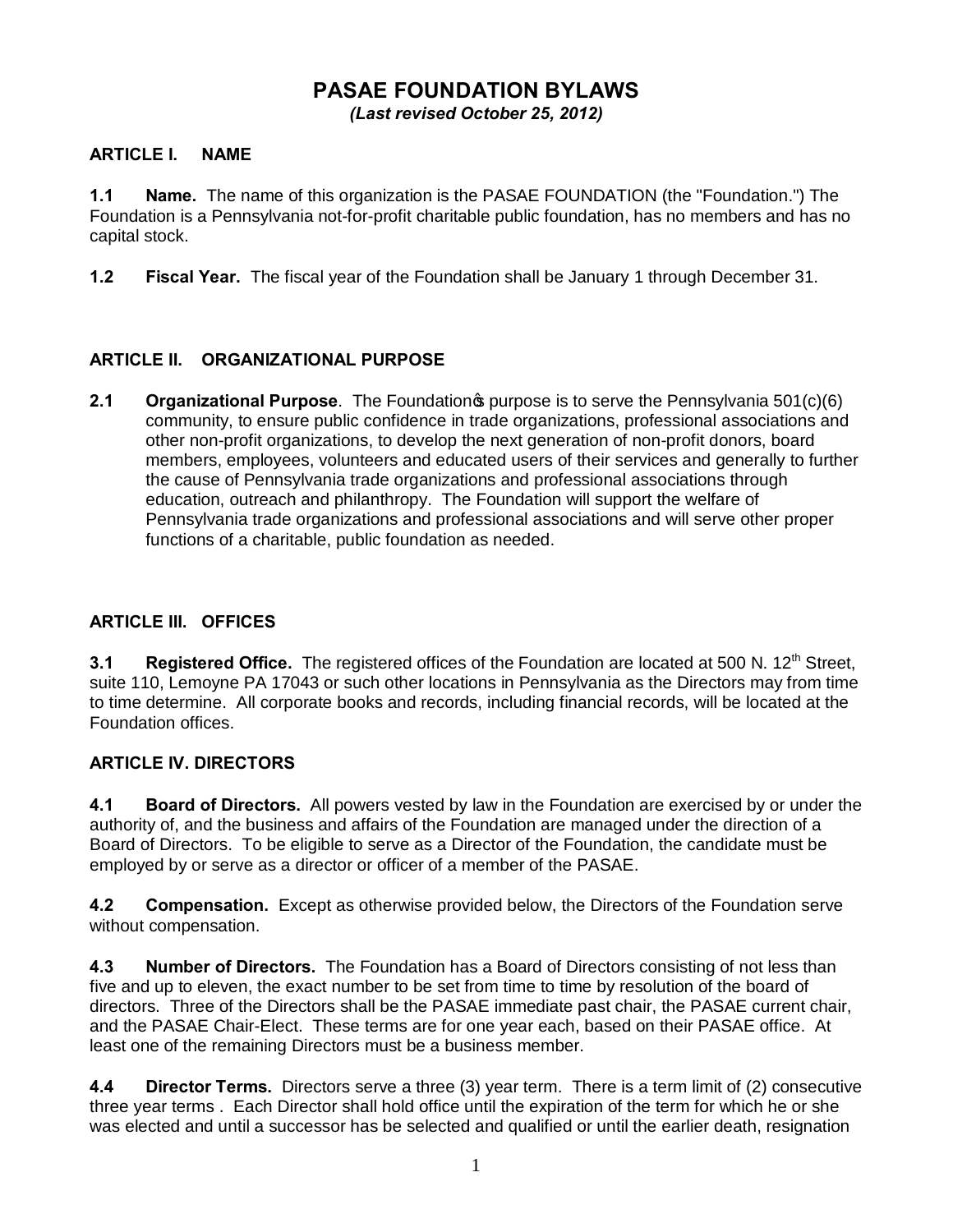or removal of such Director. The Directors shall serve staggered terms with a one-third rate of turnover among Directors each election cycle.

**4.5 Elections.** A Nominating Committee will meet to recommend a candidate or candidates for open directorship(s) and will submit the candidate(s) to the Board of Directors in advance of the annual meeting of the Foundation. The sitting Directors shall elect Directors for open directorships at the annual meeting of the Foundation. Newly elected Directors take office upon conclusion of the annual meeting.

**4.6 Removal.** A Director may be removed from office without the assignment of cause by a vote of two-thirds (2/3s) of the Directors at a special or annual meeting, provided that written notice of the intention to consider removal of such Director has been included in the notice of the meeting. A Director cannot be removed without having the opportunity to be heard at such meeting, but a formal hearing procedure need not be followed. A Director removed from office is eligible for reelection to the Board after a period of not less than one (1) year after removal.

**4.7 Director Vacancies.** The Board of Directors may fill a vacant seat at any meeting of the Board provided such action is announced at least fourteen (14) days quotiten notice of intention. Replacement directors shall serve the remainder of the term.

**4.8 Board Meetings.** The Board of Directors shall hold a regular annual meeting at which meeting there shall be held an election of Directors and Officers of the Foundation. Additional meetings may be scheduled upon petition by the Chair of the Board of Directors or any two (2) Directors with at least five (5) days a written notice stating the time, place and purpose of any special meeting. The meetings of the Board of Directors may be held at such place either within or without the Commonwealth of Pennsylvania as a majority of Directors may from time to time designate or as may be designated in the notice calling the meeting.

**4.9 Board Action by Unanimous Written Consent.** Any action that may be taken at a meeting of the Board may be taken without a meeting if consents in writing or electronic mail transmission setting forth the action so taken shall be signed by all of the Directors in office and shall be filed with the Secretary/Treasurer.

**4.10 Participation at Meetings.** Directors may participate in a meeting of the Board or any committee thereof by means of a conference telephone or similar method of communications by which all persons participating in the meeting can hear each other.

**4.11 Notice.** Whenever notice is required to be given to any Director, it may be given personally, by electronic mail transmission, by sending a copy thereof by first class or express mail, postage prepaid, or by courier service, charges prepaid, or by facsimile transmission, to that Director address or facsimile number appearing in the Foundation's database. If the notice is sent by mail or courier service, it will be deemed to have been given when deposited in the mail or with the courier service for delivery, or in the case of e-mail or facsimile, when dispatched. Such notice must specify the place, date and time of the meeting and any other information, which may be required by law or these Bylaws.

**4.12 Waiver of Notice.** Any required notice may be waived by written consent of the person entitled to such notice either before or after the time for giving of notice; and attendance of a person at a meeting shall constitute a waiver of notice, except where a person attends only to object to the transaction of any business because the meeting was not lawfully called or convened.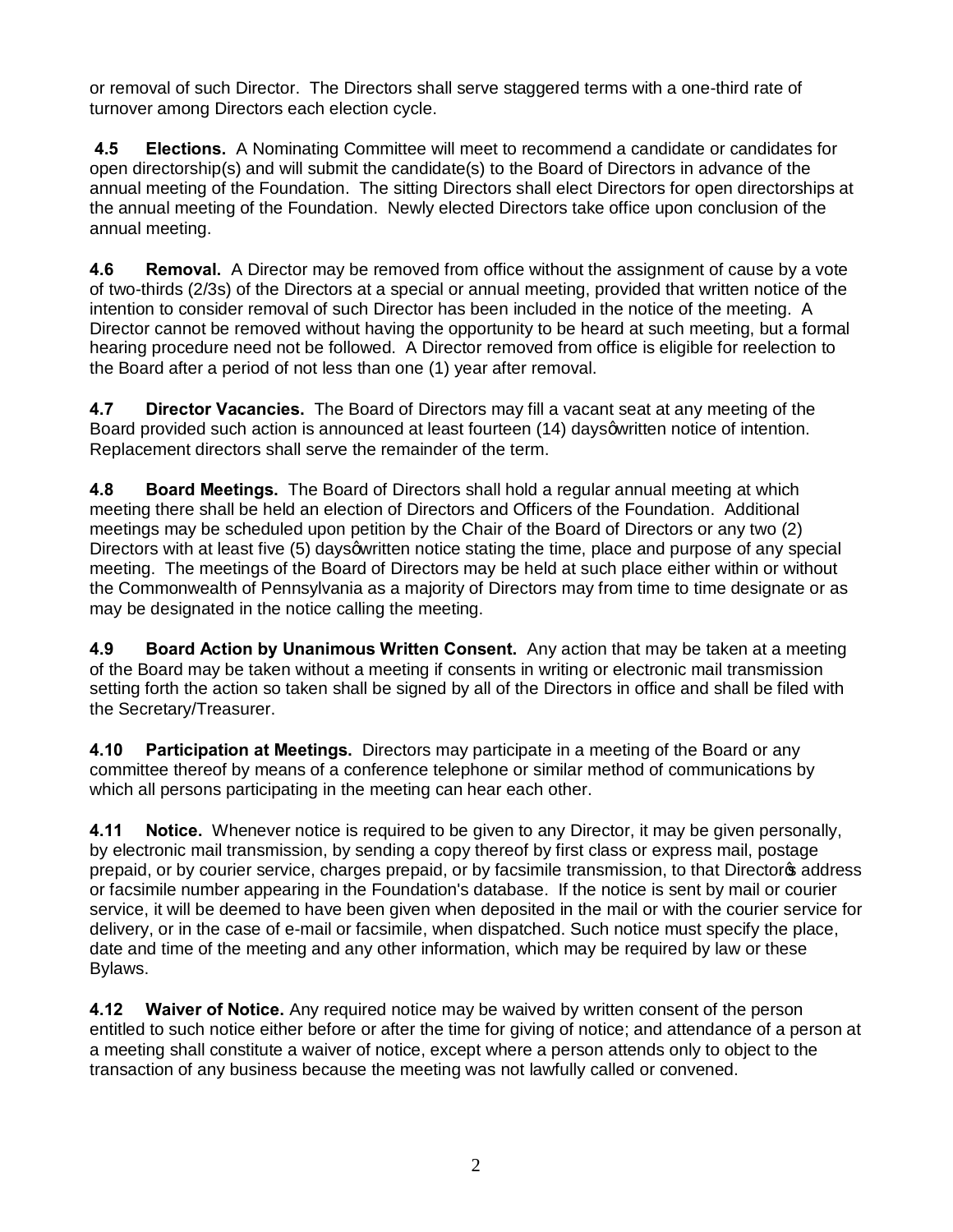## **ARTICLE V. OFFICERS**

**5.1 Officers.** At each Annual Meeting, the Directors shall elect three officers: a Chair, a Secretary and a Treasurer. Other offices may be instituted at the discretion of the Board. Each Officer is elected for a term of one year and will take office at the conclusion of the Annual Meeting. The Officers of the Foundation serve without compensation.

**5.2 Duties of the Officers.** The Officers of the Foundation will exercise all powers vested by law in the Foundation between meetings of the Board of Directors, oversee the management by the Foundation  $\boldsymbol{\mathfrak{s}}$  staff and volunteers and the business and affairs of the Foundation and undertake such other matters as otherwise determined by or pursuant to resolutions or orders of the Board of Directors.

**5.3 Chair.** The Chair serves as Chair of the Board of Directors, presides at the meetings of the Board and has such authority and performs such other duties as set forth in these Bylaws and as the Board of Directors may from time to time designate.

**5.4 Secretary.** The Secretary is responsible for minutes at all regular and special Board meetings and meetings of the Officers. He or she will also give or cause to be given notice of all meetings to the Directors. The Secretary, in the absence of the Chair, presides at meetings of the Officers and the Board of Directors. In addition, the Secretary will assist the Chair as requested.

**5.5 Treasurer.** The Treasurer is responsible for oversight of the books and records of the Foundation and the reporting thereon to the Board of Directors. The Treasurer is a member of the Audit Committee (but cannot serve as its chair as more fully set forth below.)

**5.6 Removal of Officers**. An Officer may be removed from office without the assignment of cause by a vote of two-thirds (2/3s) of the Directors at a special or annual meeting, provided that written notice of the intention to consider removal of such Officer has been included in the notice of the meeting. An Officer cannot be removed without having the opportunity to be heard at such meeting, but a formal hearing procedure need not be followed.

**5.7 Officer Vacancies.** If a Chair is unable to fulfill his or her term, the Directors will vote to appoint a Director to hold such office until the next Annual Meeting. Should a vacancy occur in other offices, the Chair has the authority to fill that vacancy, pending ratification by the Board of Directors at its next meeting.

# **ARTICLE VI. QUORUM**

**6.1 Quorum.** At any duly authorized regular or special meeting of the Board, a simple majority of the Directors, which includes the Officers, must be present to constitute a quorum for the transaction of business. The Directors present at a duly organized meeting can continue to do business until adjournment notwithstanding the withdrawal of enough Directors to leave less than a quorum. If a meeting cannot be organized because a quorum has not attended, those present may adjourn the meeting to such time and place as they may determine. In the case of any meeting called for the election of Directors, those who attend the second of such meetings, although less than a quorum nevertheless constitutes a quorum for the purpose of election of Directors. In the case of any meeting called for any other purpose, those who attend the second of such adjourned meetings, although less than a quorum nevertheless constitutes a quorum for the purpose of acting upon any resolution or other matter set forth in the notice of the meeting, if written notice of such second adjourned meeting stating that those Directors who attend constitutes a quorum for the purpose of acting upon such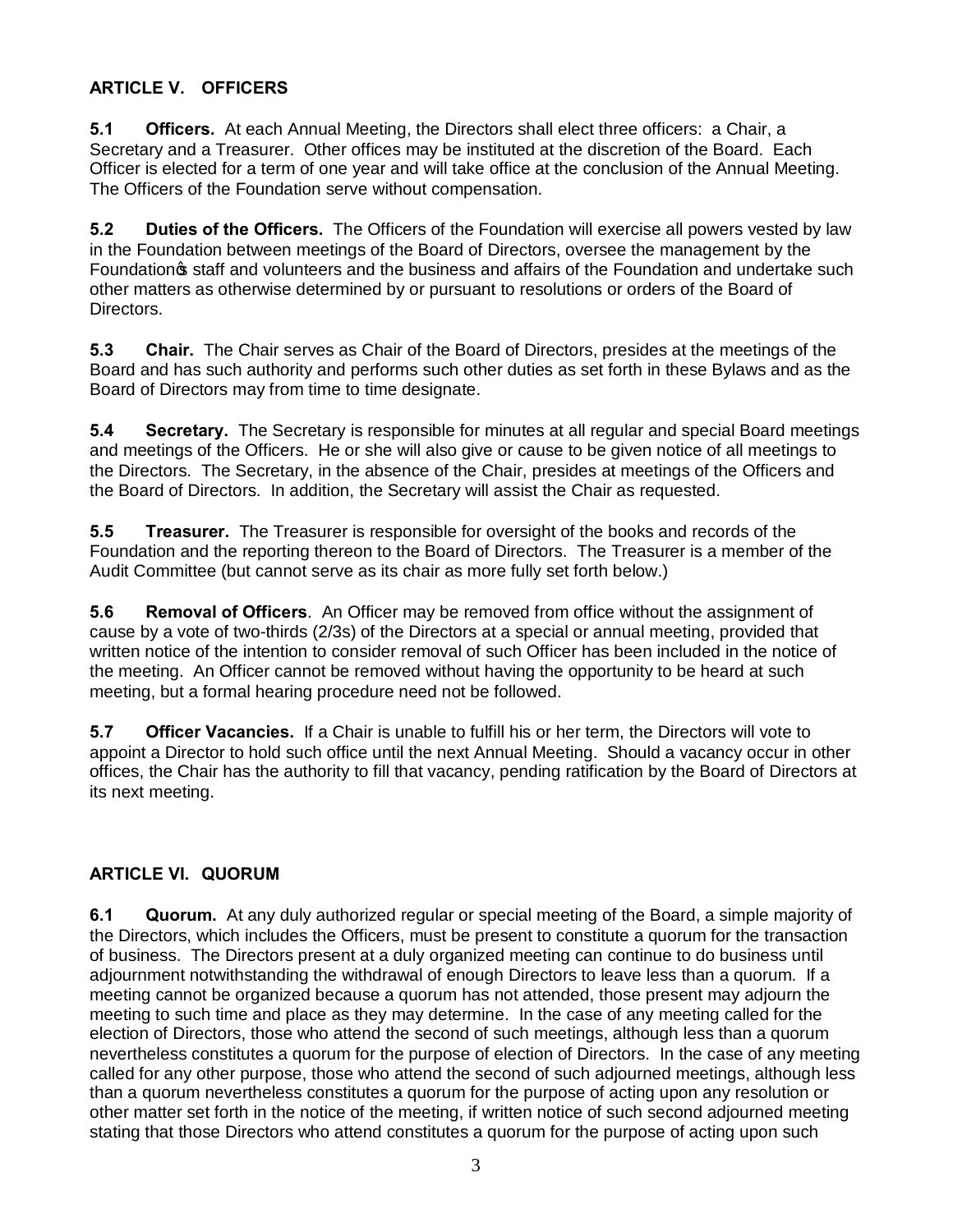resolution or other matter is given to each Director at least ten (10) days prior to the day named for the second adjourned meeting.

## **ARTICLE VII COMMITTEES, TASK FORCES**

**7.1 Establishment.** In addition to the Audit Committee and the Nominating Committee, the Board of Directors from time to time may establish one (1) or more committees (duration undefined) or task forces (duration defined). Any such committee or task force shall fulfill any initiatives assigned by the Board of Directors and subject to board approval. Committees shall not have any power or authority to:

- a. Fill vacancies on the Board of Directors;
- b. Adopt, amend or repeal these Bylaws;
- c. Amend or repeal any resolution of the Board;
- d. Act on matters committed by the Bylaws or by resolution of the Board to another committee of the Board; or
- e. Remove Officers.

**7.2 Appointment of Committee and Task Force Members.** Unless otherwise determined by the Board, the Chair appoints members of all committees and task forces and all such members serve at the Chairos discretion. In addition to those members appointed by the Chair or other appointing authority, with the exception of the Audit Committee, the Officers of the Foundation shall serve as voting members ex-officio of all committees and task forces.

**7.3 Audit Committee.** The Audit Committee is responsible for the periodic review of the financial records of the Foundation in consultation with the Treasurer, to assure that the Foundation maintains books and records which are reasonable under the circumstances and that all necessary tax and legal filing requirements are satisfied. The Audit Committee will recommend the appropriate level of financial review of the Foundation  $\boldsymbol{\mathfrak{s}}$  affairs, up to and including the selection and engagement of a firm of certified public accountants to audit the Foundation of finances and records in such form as the Committee desires. Audits, reviews or compilations will be ordered at the discretion of the Foundation Board until minimum thresholds are attained at which time the law triggers such an independent study.

In addition, the Committee is responsible for the following: (i) overseeing the work of an outside accounting firm or auditing firm, if engaged; (ii) meeting with the accountants or auditors to review the preliminary and final report or audit; (iii) receiving, reviewing and preparing responses to management letter for adoption by the Board of Directors; and (iv) providing a recommendation for handling the oversight of the following types of matters when appropriate: (a) assuring procedures for receipt, retention and treatment of complaints regarding at least questionable accounting or auditing matters; (b) assuring that the Foundation is able to receive and respond to anonymous complaints from within or without the organization; (c) assuring that a conflicts of interest policy is in place and performing reviews of conflicts; (d) receiving all reported improprieties; (e) protecting whistleblowers and (f) approving in advance any non-audit work performed by the auditing firm.

The Audit Committee members include the PASAE Foundation Chair, the PASAE Foundation Treasurer and the PASAE Foundation Secretary. The PASAE Foundation Chair serve as the chair of the Audit Committee and will appoint other members of that Committee as he or she deems necessary, including, if possible and when necessary, one financial expert as such term is commonly understood in the context of compliance with the Sarbanes-Oxley provision of the United States Code (% Financial Expert Committee Member+). The Chair may authorize reasonable compensation for such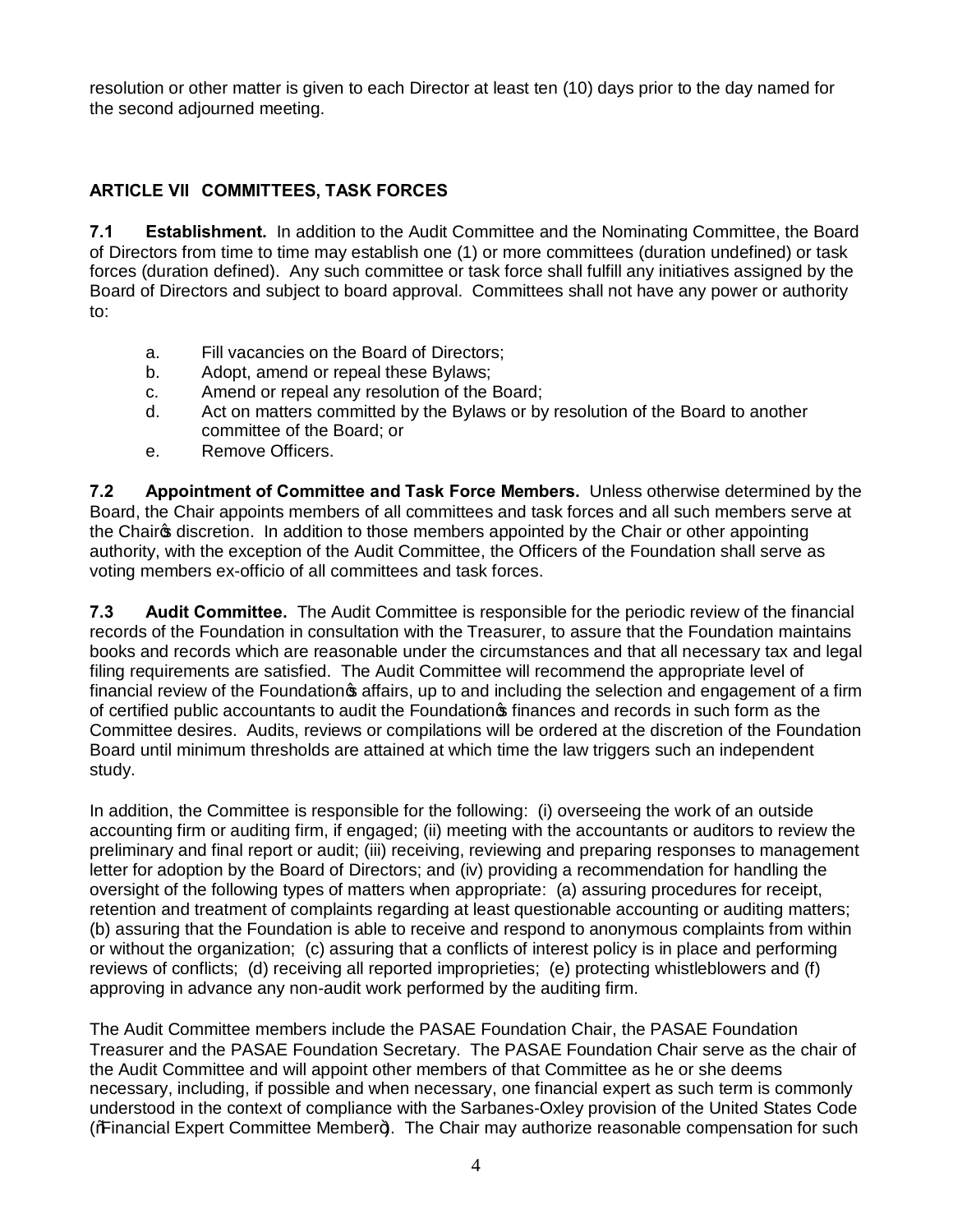Financial Expert Committee Member, when necessary. Except as otherwise set forth herein, the members of the Audit Committee are not required to be Directors of the Foundation or employees, officers or directors of PASAE members. All members of the Audit Committee must disclose to the Board any business and personal relationships that they or the company that they are employed by may have with the Foundation or any of its affiliated entities.

**7.4 Nominating Committee.** The Nominating Committee consists of two Foundation Directors appointed by the PASAE Foundation Chair and two PASAE members appointed by the PASAE Chair. Their term is (1) year. The Nominating Committee is responsible for nominating candidates for all Director vacancies and presenting recommendations to the board.

### **ARTICLE VIII. INDEMNIFICATION**

**8.1 Personal Liability of Directors.** To the fullest extent that the laws of the Commonwealth of Pennsylvania, as now in effect or as hereinafter amended, to permit elimination or limitation of the liability of Directors, no Director, shall be personally liable for monetary damages for any action taken or any failure to take any action unless as set forth in 15 Pa. C.S.A. Section 5713(a), such Director has breached or failed to perform the duties of his or her office and such breach or failure to perform constitutes self-dealing, willful misconduct or recklessness; provided, however, that the foregoing provision shall not eliminate or limit (i) the responsibility or liability of such Director pursuant to any criminal statute, or (ii) the liability of a Director for the payment of taxes pursuant to local, state or Federal law. Any repeal, modification or adoption of any provision inconsistent with this section shall be prospective only, and neither the repeal or modification of this provision nor the adoption of any provision inconsistent with this provision shall adversely affect any limitation on the personal liability of a Director of the Foundation existing at the time such repeal or modification or the adoption of such inconsistent provision.

**8.2 Mandatory Indemnification of Directors and Certain Other Persons.** The Foundation shall indemnify and hold harmless to the full extent not prohibited by law, as the same exists or may hereinafter be amended, interpreted or implemented (but, in the case of any amendment, only to the extent that such amendment permits the Foundation to provide broader indemnification rights than are permitted the Foundation to provide prior to such amendment), each person who was or is made a party or is threatened to be made a party to or is otherwise involved in (as a witness or otherwise) any threatened, pending or completed action, suit or proceeding, whether civil, criminal, administrative or investigative and whether or not by or in the right of the Foundation or otherwise (hereinafter, a "proceeding"), by reason of the fact that he or she, or a person of whom he or she is the heir, executor or administrator, is or was a Director, Officer of the Foundation or was serving at the request of the Foundation as a Director, Officer or trustee of another corporation or partnership, join venture, trust or other enterprise (including without limitation service with respect to employee benefit plans), or where the basis of such proceeding is any alleged action or failure to take any action by such person while acting in an official capacity as a Director or Officer of the Foundation, or in any other capacity on behalf of the Foundation while such person is or was serving as a Director or Officer of the Foundation, against all expenses, liability and loss, including indemnification, the right to indemnification conferred by this Section 10.2 shall be a contract right and shall include the right to be paid by the Foundation the expenses incurred in defending any such proceeding (or part thereof) or in enforcing his or her rights under this Section 10.2 in advance of the final disposition thereof promptly after receipt by the Foundation but not limited to attorneys' fees, judgments, fines, ERISA excise taxes or penalties and amounts paid or to be paid in settlement (whether with or without court approval), actually and reasonably incurred or paid by such person in connection therewith. The foregoing right of indemnification shall not be exclusive of other rights to which one may be entitled as a matter of law and does not limit or waive any limitation of liability existing under any applicable law.